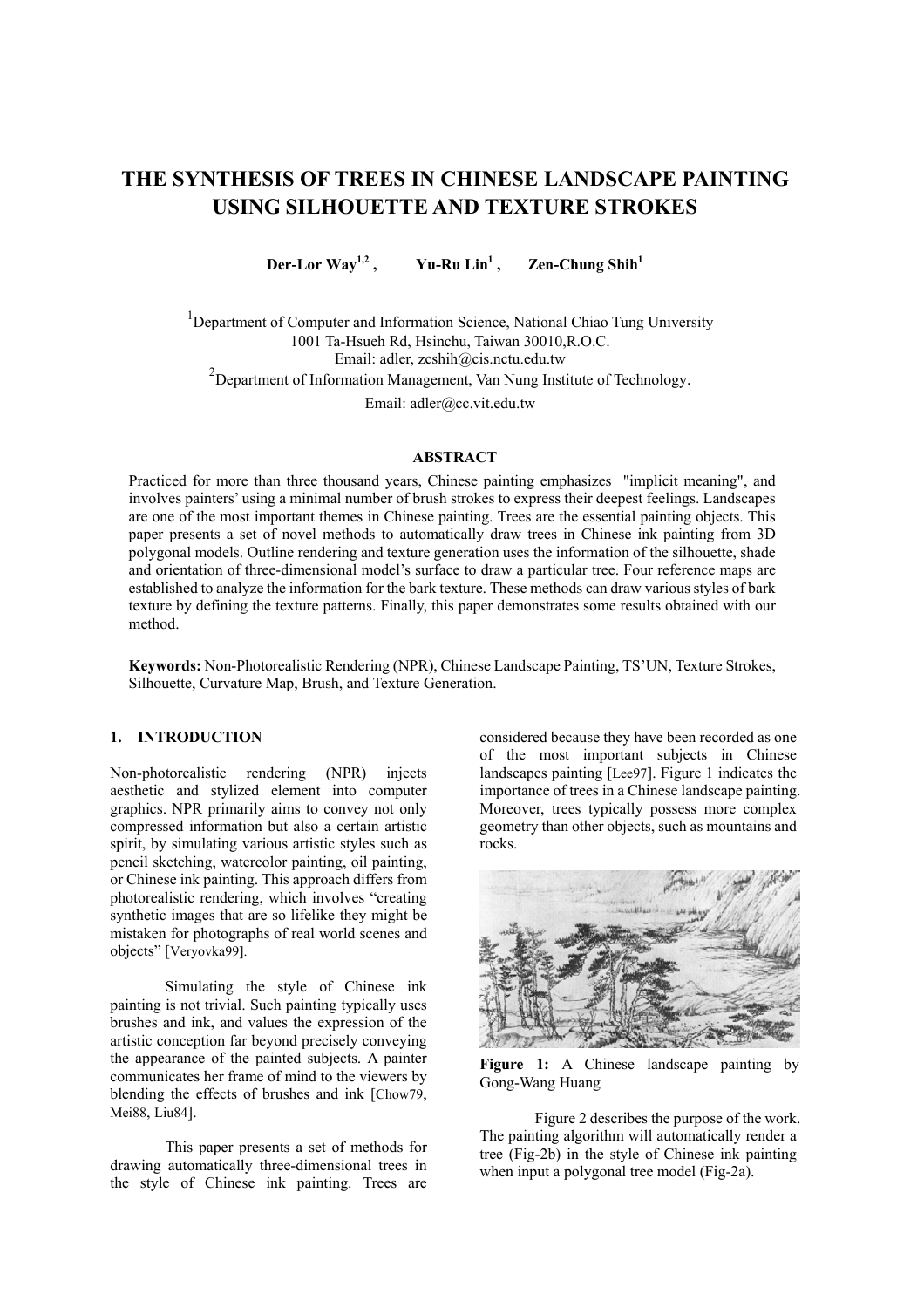

The first requirement is to address the expressive brush strokes. The painting algorithm integrates the brush model presented by Der-Lor Way et al. [Way2001a, Way2001b] into a brush stroke handler. The algorithm is based on the traditional flow of Chinese ink painting.

The rest of this paper is organized as follows. Section 2 reviews works related to non-photorealistic rendering. Section 3 details outline drawing. Section 4 introduces the mechanisms of texture generation. Section 5 displays results including still images and animations. Finally, section 6 concludes and discusses future work.

## **2. PREVIOUS WORK**

NPR is attracting increasing attention. Green has carried out much research in this field [Veryovka99]. We classify this body of research into three categories : object outline, texture, and brush and ink.

#### **2.1 Object Outline**

Drawing the outline of an object is critical in NPR, as it captures the first impression of shape of an object. An outline can be obtained in two ways [Hertz99]:

1. Object-based method [Hertz2000, Hertz99, Elber99, North2000, Lee97]:

This approach determines the silhouette in object space by finding the edges between the front and back faces. Markosian et al. [Lee97], and Hertzmann and Zorin [Hertz2000] presented algorithms to accelerate the location of silhouettes. The information concerning the edges enables strokes to be drawn.

2. Image-based method [Hertz99, Michael97, Veryovka99, Raskar99, Saito90, Corrêa98]:

This approach identifies the outlines in image space by rendering images in various ways and then applies a post-process to determine the outline pixels. However, the discrete pixels can't easily be linked as strokes.

The approach presented here for finding and drawing outlines uses the object-based method, and presents a novel algorithm to link outline pixels to create the required brush strokes.

Many factors are considered in generating the desired texture, such as orientation, distribution, view-dependency, and painting-view preservation of textures.

#### 1. Orientation:

The texture is follows the orientation of the surface, to convey the 3D form of the surface. Salisbury et al. [Michael97] combined the user-defined direction field, stroke example set, and grayscale target image to create an orientable texture. The warped texture was created by Corrêa et al. [Corrêa98], by warping the 3D model to match the shape of the line art, and then rendering the model. Girshick et al. [Girsh2000] noted that the "principal directions of curvature" might communicate the surface shape better than lines in another direction. However, the aforementioned approaches, employing the curvature directions, are all based on parametric surfaces, since computing a polygonal surface is more difficult. Turk [Turk92] offers a curvature approximation.

#### 2. Distribution

The distribution or density of a texture must be controlled to emphasize the shading of objects. The object's desired tone requires a dense distribution of textures. Similarly, Kowalski et al. [Michael99] measured the "desire" to place the "graftals", and used the "ID reference image" to obtained the triangle that corresponds to a given screen position. Hertzmann and Zorin [Hertz2000] used many user-tunable parameters to control the hatch density. These previous works inspire us to define the probability of texture appearing of each pixel to control the screen-space density.

3. View-dependency

An example of view-dependent textures is the use of fewer or smaller textures when further from the camera. Related discussions can be found in [Lee2000, Michael99].

#### 4. Painting-view preservation

Katanics [Katanics] proposes a rendering scheme that preserves, for an arbitrary view, the look and style of features in the painted view. We consider that his scheme is reasonably suited to NPR, which simulates the painting of artists.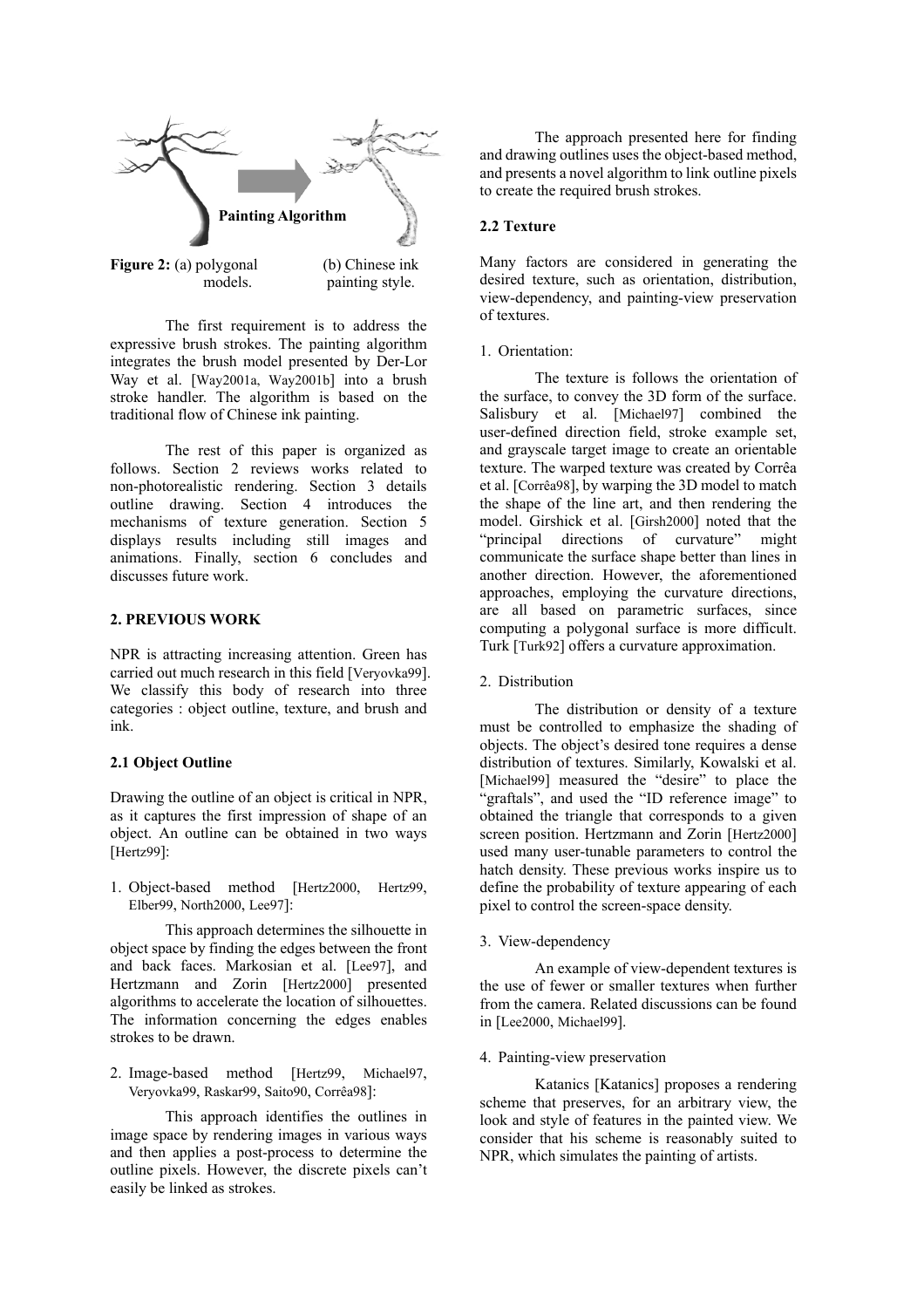

**Figure 3:** (a) Wire Frame (b) Silhouette Edge (c) Brush Stroke

## **2.3 Brushes and Ink**

The brush strokes hold the secret of oriental writing and painting. Zhang et al. [Zhang99] presented a simple behavior model of water and ink particles, based on 2D cellular, automaton computational model to simulate the complex interaction between brush, ink and paper, and such visual features as shade, scratchiness, and blur. The "soft" brush of Lee [Lee99] responds elastically to the force exerted by an artist against the paper, and uses a polygon-shading rendering method.

The brush model proposed by Der-Lor Way et al. [Way2001a, Way2001b] can create the desired effects of brush strokes, and is integrated into the painting algorithm presented here. The brush model includes two mechanisms : stroke geometry and brush profile. The stroke geometry mechanism controls the path of a stroke, and the brush profile mechanism determines the various effects of ink deposition, such as darkness, wetness, and pressure, etc.

#### **3. OUTLINE DRAWING**

The outline, or silhouette, of a shape is a typically dominant feature. This research attempts to render attractive silhouette outlines for 3D geometry, creating brush-strokes along well-chosen paths around each object. The rending involves three distinct phases. First, the location of silhouette edges is determined. Second, links these silhouette edges into a long path. Third, each brush stroke is drawn in a style defined by the user.

The silhouette set for the smooth surface is the set of points P of the surface such that  $(n(P) \cdot (P - C)) = 0$ , where C is the viewpoint, n(P) is the normal vector of P. The silhouette is a union of flat areas, curves and points on the surface. However, the silhouettes of smooth surfaces are significantly different from those of their approximating polygonal meshes. For polygonal meshes, if the viewing vector (V) is defined as a

vector from the viewpoint (C) to the viewing plane, then a front facing polygon is identified by the sign of the dot product of N (the polygon normal  $n(P)$ ) and V. If the dot product  $N \cdot V > 0$ , then the polygon is front-facing; if  $N \cdot V < 0$ , then the polygon is back-facing, and if  $N \cdot V = 0$ , then the polygon is perpendicular to the viewing direction.

A silhouette edge is defined as one that connects a front-facing triangle to a back-facing triangle. The edge can also be a silhouette edge if it is not connected to another triangle (for example, the edge of leaf). Then, visibility and adjacency are computed from a 2D projection of the silhouette edges. The next step links these silhouette edges into long chains, or paths, that will form the basis of the brush strokes. These silhouette edges must be computed whenever the view changes. Figure 3 details the procedure for outline drawing. Figure 3(a) is a wireframe of the tree model. As for the above method, Fig 3(b) extracts the silhouette edge from Fig 3(a). Finally, brush strokes are applied to yield Fig 3(c).

## **4. TEXTURE GENERATION**

Textures express the features of an object's surface. In Chinese painting, the process of texture generation is correctly known as "TS'UN", as meaning wrinkle. The variety of bark textures can be roughly classified into four major categories [Lu90]: (1) Straight texture: pine, willow, banyan, etc. (2) Scale-like (circular) texture: pine, etc. (3) Horizontal texture: firminia, etc. (4) Slant texture: cypress, poir, etc.

As described in Section 2.2, four important factors must be considered when generating the desired texture strokes.

#### 1. Orientation

Bark textures in Chinese ink painting are formed by clusters of directed strokes. Therefore, a mechanism is required to determine the orientation of textures. Improving the surface depth and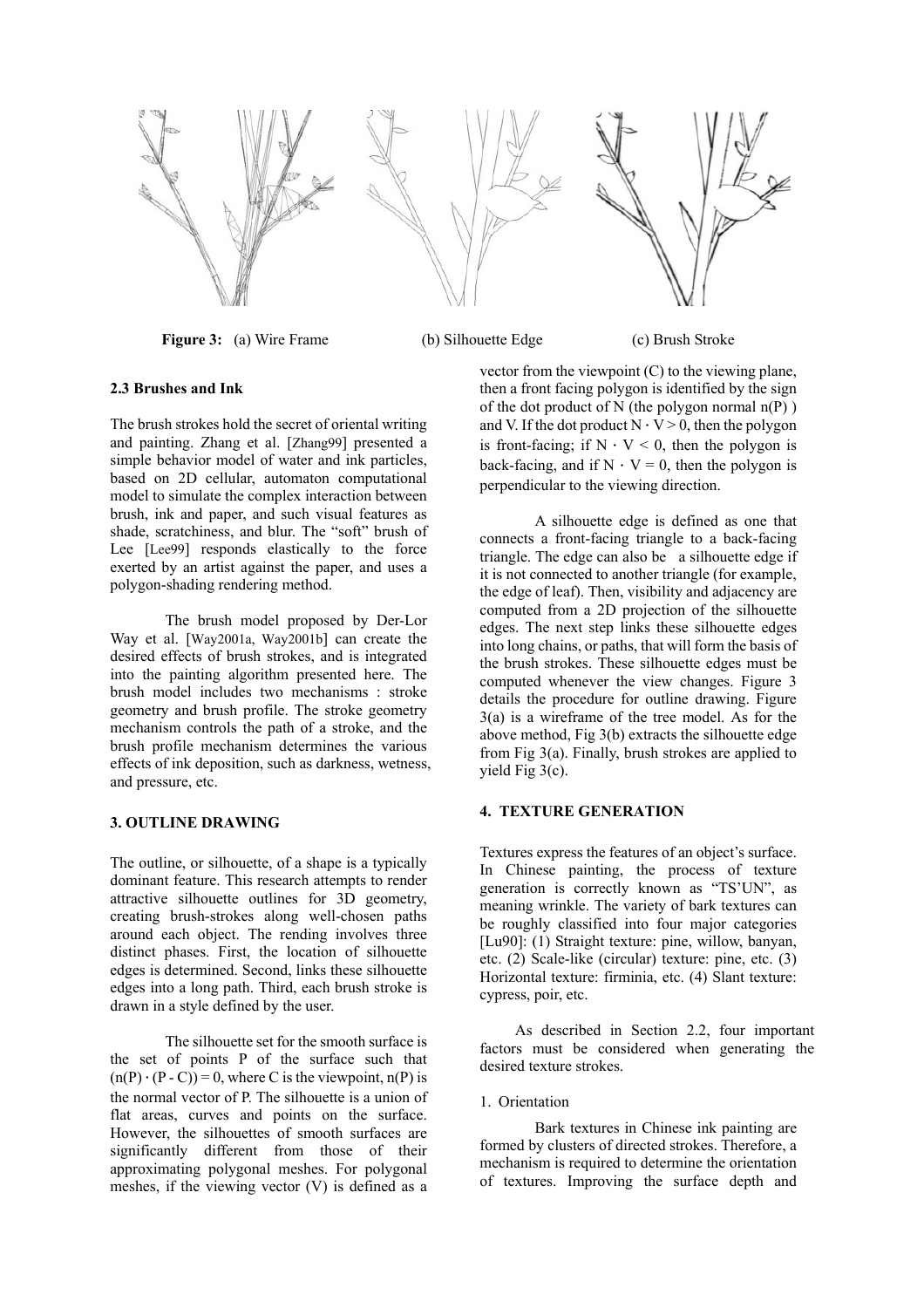





**Figure 4:** (a) Depth map. (b) Normal map. (c) Curvature map.

orientation perception is preferred, when directed textures depend on surface geometry. A curvature map is constructed to automatically suggest the orientation of textures.

## 2. Distribution

The distribution describes where to place the texture patterns. The density of texture patterns should be higher when closer to the silhouette, or dark areas, to emphasize the shading of objects. The relationship among texture patterns must also be considered, because different textures may exhibit different kinds of relationships. For example, texture patterns for simulating scale-like textures should be placed tightly around their neighboring patterns, whereas texture patterns for straight or horizontal textures may overlap their neighbors. The probability of texture appearance of each pixel is defined to control screen-space density, by computation from reference maps, including depth and normal maps.

## 3. View-dependency

Textures should be view-dependent to capture the distance from the camera. For example, fewer or smaller texture patterns are needed to draw a surface farther away. Restated, zooming can influence textures. View-dependent textures are realized by adjusting texturing parameters with camera distance.

## 4. Painting-view preservation

Even if the object is rendered in perspective, brush strokes that preserve their look and style in the painted view, should be generated. On the other word, brush strokes cannot be distorted or truncated. The curvature and profile of brush strokes should be preserved during texture mapping. Two-dimensional texture mapping is used to overcome the topological and parametric distortion hurdles. The texture mapping method should exhibit view-dependency and painting-view preservation. Different styles of texture must be defined procedurally to control locally the shape and shade of a texture pattern.

## **4.1 Reference Maps**

Reference maps are first constructed to analyze the geometry and shading of a surface and thus determine orientation and distribution. At least four reference maps are used. (1) Depth map (MAPd). (2) Normal map (MAPn). (3) Curvature map (MAPc). (4) Object ID map (MAPoid).

Computing the gradient of the depth map (Fig. 4(a)) reveals the large variation in depth between adjacent pixels, such that  $C^0$  surface discontinuities are detected. However, neither boundaries between objects of the same depth, nor creases are detected. Thus, the gradient computation of the normal map is combined with depth map to detect  $C^0$  and  $C^1$  discontinuities in the image, as illustrated in Fig. 4 (b). OpenGL is used to construct the depth map and the normal map. The intensity of a pixel in a depth map is proportional to the depth of that point in the scene. The normal map is an image that represents the surface normal at each point on an object.

The curvature measures the deviation of a curve from a straight line. It should be large where the curve wiggles, oscillates, or suddenly changes direction and should be small where the curve is nearly a straight line. Having an exact measure of curvature of an object would be ideal. However, such information is unavailable from a polygonal object because the object is not explicitly represented. The curvature approximation of Turk [Turk92] is used to approximate surface curvature from the polygonal data. After the first principle curvature is determined at each vertex of the object, the curvature map can be constructed as an image that represents the first principal direction at each point on an object. A curvature map is an image that records the direction of curvature of a point on an object at each pixel of the projection plane, as is shown in Fig. 4(c).

The object ID map is useful in rendering multiple objects, to distinguish the objects while accessing other reference maps. The object ID map is constructed by distinctly coloring every object.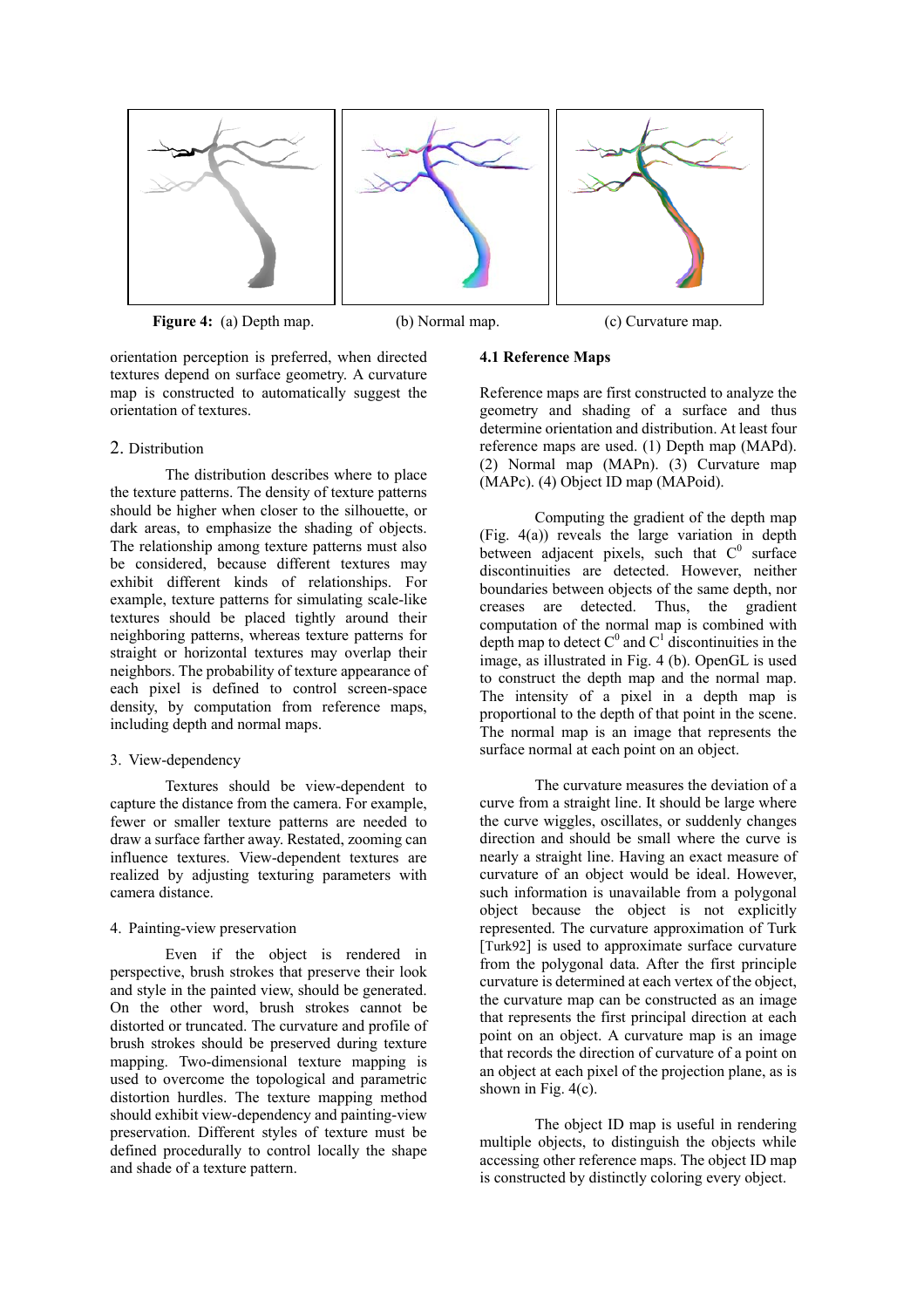#### **4.2 Procedural Texture**

This paper uses a procedural textural approach, preserving the Chinese ink painting style over accurately rendering the surface. Accordingly, a 2D texture pattern that is mappable and renderable to is first created to preserve both the stroke path and the brush profile. Then, the texture pattern is mapped onto the image to create the desired surface appearance*.*

## **4.2.1 Controlling Texture Pattern**

This section addresses the procedural control of texture shape by defining at least one brush stroke on the texture pattern. Let  $\tau(G, B, s, t)$  be a unit pattern defined by the brush stroke set (G, B) at texture coordinate (s, t). Each brush stroke  $(g_i, b_i)$  of  $(G, B)$  is defined by two components - stroke geometry (path),  $g_i$  and brush profile,  $b_i$ . In practice,  $g_i$  can be defined by a set of control points to specify the path of the stroke at a texture coordinate, and  $b_i$  can be defined by a set of parameters of the brush model. Figure 5 shows many examples of  $τ$ . Unlike traditional image-based texture, the shape of the procedural textures presented here can be locally controlled by slightly adjusting the profile of the brush or disturbing the control points of

curve to generate a variable pattern  $\tau'$ , where  $\tau'(G, B, s, t) = \tau(TurbG(G), TurbB(B), s, t)$ 



**Figure 5:** (a) Single stroke (b) Knotted strokes (c) Scaled-like stroke (d) Coupled strokes

Controlling the turbulent functions make the entire texture patterns look slightly different from each other, creating a natural look. Figure 6 displays different textures generated by applying various texture patterns. The horizontal texture in Fig. 6 (a) is generated by single stroke patterns as shown in Fig. 5 (a), and the slant texture in Fig. 6 (b) is generated by knotted stroke patterns, as also shown in Fig. 5 (b). The textures in Fig. 6 (c) and (d) are both scale-like (or circular) and texture patterns, coupled stroke and scale-like stroke, which are shown in Fig. 5 (d) and (c).

#### **4.2.2 Texture Mapping**

The appropriate distribution of texture patterns is first analyzed to generate the desired texture on the rendering image. Let the probability of texture appearance of a pixel  $p(x, y)$  on the rendering image, be *λ*(*p*). Define



**Figure 6:** Applying different styles of texture pattern.

- (a) Horizontal texture with single stroke patterns.
- (b) Slant texture with knotted strokes patterns.
- (c) Scale-like texture with coupled strokes patterns.
- (d) Scale-like texture with scaled stroke patterns.

$$
\lambda(p) = \omega_{\lambda} \cdot \lambda_{view}(p) \cdot \lambda_{object}(p) \cdot \lambda_{relation}(p)
$$
  
where

$$
\lambda_{view}(p) = (1 - |N \cdot V|)^{\delta} + r_{view}
$$
\n
$$
\lambda_{object}(p) = \begin{cases}\n1 & \text{if } MAP_{oid}(p) = Oid \\
0 & \text{if } MAP_{oid}(p) \neq Oid\n\end{cases}
$$
\n
$$
\lambda_{relation}(p) = \begin{cases}\n1 & \text{if } MAP_{mark}(p) \le T_{mark} \\
0 & \text{if } MAP_{mark}(p) > T_{mark}\n\end{cases}
$$

The meaning of each term is as follows.  $\omega_{\lambda}$  is the desired appearing weight. N is the normal vector accessed from  $MAP_n(p)$ , and V is the viewing direction. The scattered degree,  $\delta$ , determines the density of the texture. A smaller  $\delta$  represents a sparser the scattering of the texture patterns. Let  $\delta = \omega_{\text{view}} \cdot D$ , where  $\omega_{\text{view}}$  is the desired scattered weight and D is the camera distance. Fewer texture patterns are observed when the camera is farther away from the object.  $r_{view}$  is a random factor that creates non-uniform textures.  $\lambda_{\text{view}}(p)$  creates a denser texture nearer silhouettes.  $\lambda_{\text{object}}(p)$  determines whether pixel p belongs to a certain object, so that different styles can be simultaneously assigned to different objects. The term, MAP<sub>mark</sub>, refers to an additional map that marks up the texture appearing area. Setting the marking at threshold  $T_{\text{mark}} = 1$  prevents the texture patterns from overlapping. An appearance threshold  $T_{\lambda}$  is chosen, and if  $\lambda(p) > T_{\lambda}$ , a texture pattern  $\tau'$  centered at p, is mapped using the following mapping function.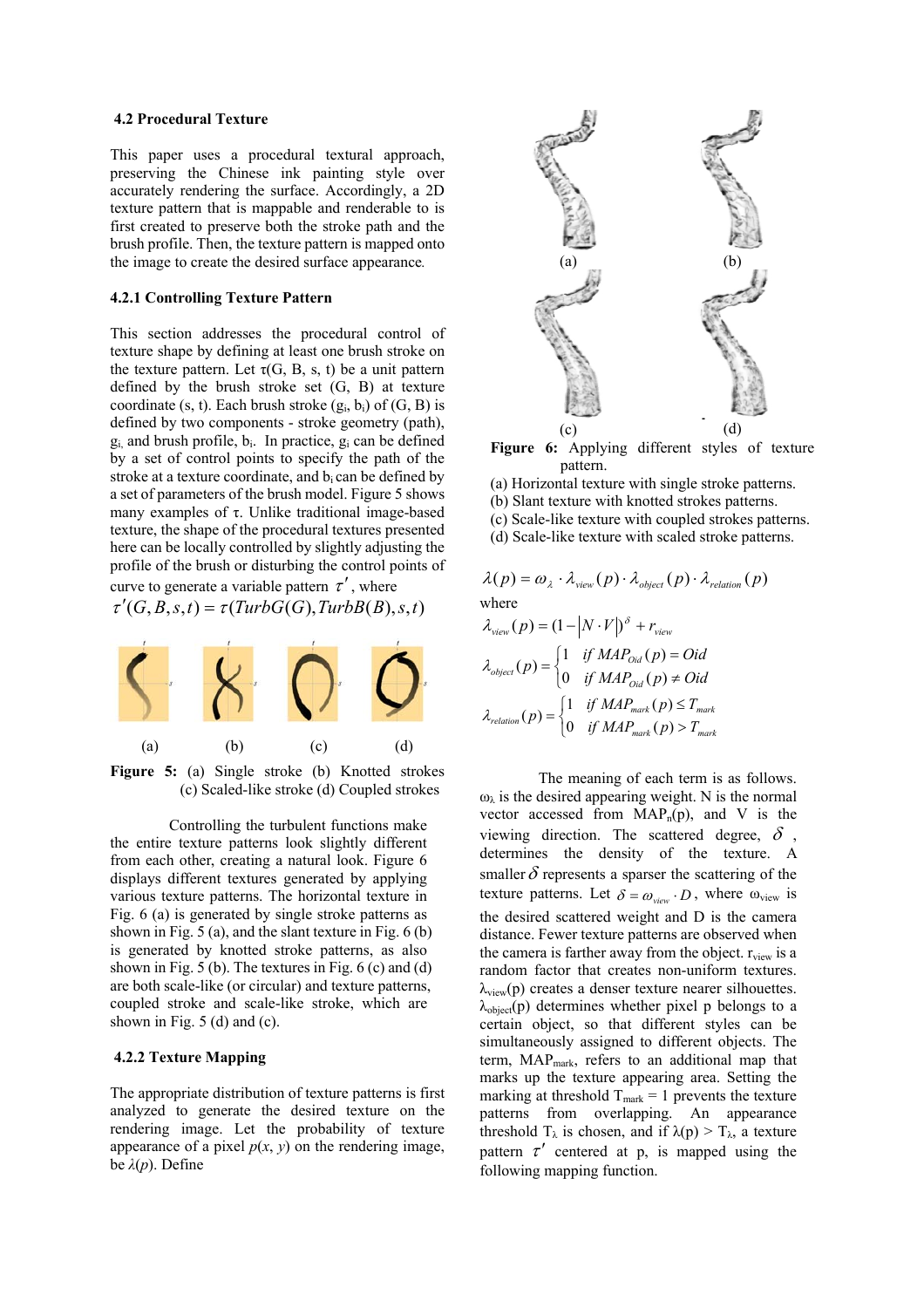A mapping matrix, M, is defined to map the geometric component, G, of texture pattern  $\tau'$ , to the screen space. The texture pattern centered at pixel  $p(x, y)$  in screen space, is mapped by  $\hat{\tau}(G) = M \cdot \tau'(G)$ , where

$$
M = T(x, y) \cdot S_2(s_x, s_y) \cdot R(\theta + \phi) \cdot S_1(s_s, s_t)
$$

The texture pattern is first scaled to the desired size. The first scale vector  $(S_s, S_t)$  is inversely proportional to the camera distance, D, and thus is decreased by zooming out. The vector is also inversely proportional to the depth value accessed by  $MAP_d(p)$ , to show gradations between near and far fields. The texture pattern is then rotated to align the orientation angle  $\theta$  with a deviation angle  $\phi$ .  $\theta$  is given by,

 $\tan^{-1}(\frac{y}{y})$ *x y c*  $\theta = \tan^{-1}(\frac{c_y}{c_x})$ , where C(C<sub>x</sub>, C<sub>y</sub>) is a 2D vector

obtained by projecting the principal curvature direction  $T_1$  accessed from  $MAP_c(p)$  to the view plane.  $\phi$  is defined as the deviation of angle from the orientation angle. Adjusting  $\phi$  allows identical styles of texture to be generated in different directions, creating for example, straight, horizontal and slant textures, as depicted in Fig. 7.





- (a) Possible principal curvature direction.
- (b) Horizontal texture with  $\phi = 0$ .
- (c) Slant texture with  $\phi = \pi/4$ .
- (d) Straight texture with  $\phi = \pi/2$ .



Figure 8: The texture appearance while zoom-in, comparing with Fig. 6 (d).

The second scale vector  $(S_x, S_y)$  is applied to resize the texture patterns to make them smaller nearer silhouettes.  $S_x$  is proportional to the length of  $n_x$  and  $S_y$  is proportional to the length of  $n_y$ . The 2D vector  $n(n_x, n_y)$  is computed by projecting the normal vector, N, which is accessed from  $MAP<sub>n</sub>(p)$ , onto the view plane. The texture pattern is then translated to the desired pixel location. Figure 8 compares the view-dependent texture mapping, affected by the second scale vector  $(S_x, S_y)$ , to the texture mapping from Fig. 6 (d).

## **5. RESULTS**

Many trees, synthesized by the new painting algorithm in the Chinese ink painting style, are illustrated. Figures 9 and 11 are the tree models. Figure 10 shows the results obtained by implementing Fig 9. Figure 12 renders the output from Fig 11. Figure 13 renders the tree from 3D model of Fig 13 (a), for various viewing positions. The presented algorithm can be applied to other subjects in the Chinese ink painting style. For example, the dotted texture patterns can be applied to mountain models to simulate the "raining dot" texture in a landscape scene, as shown in Fig. 14.



**Figure 9:** 3D tree model



**Figure 10:** Rendered output of Fig 9.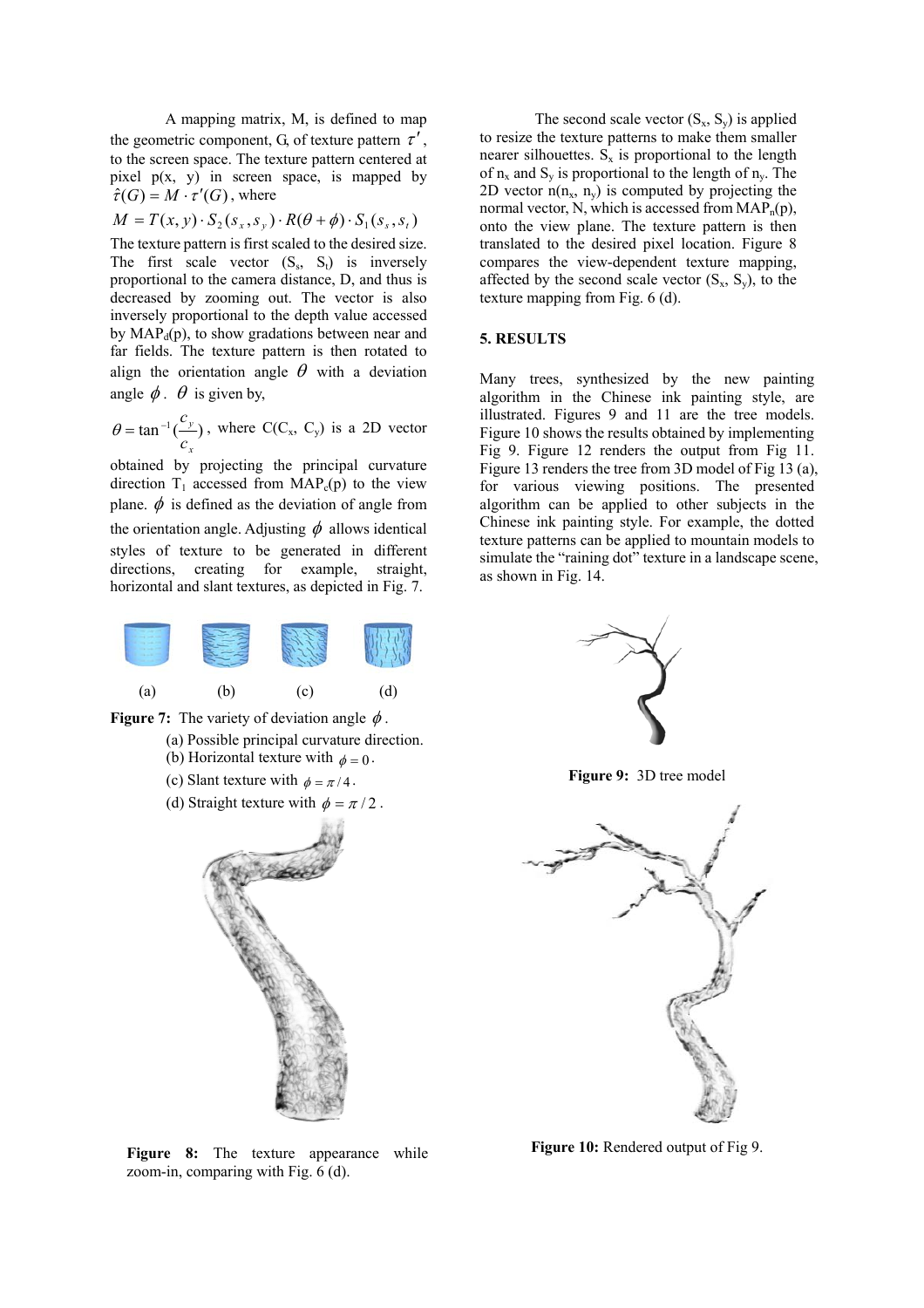

**Figure 11:** 3D tree model



**Figure 12:** Rendered output of Fig 11.



**Figure 13:** Rendering the tree in various viewing positions.



 $\qquad \qquad \textbf{(c)}\qquad \qquad \textbf{(d)}$ **Figure 14:** Rendering the landscape scene in different viewing positions.

## 6. **CONCLUSIONS AND FUTURE WORK**

This paper presented methods for automatically synthesizing three-dimensional trees in Chinese landscape painting. Outline rendering and texture generation uses the information of the silhouette, shade and orientation of three-dimensional model's surface to draw a particular tree. Four reference maps are constructed to analyze the information and then generate brush strokes of the bark texture.

These experiments have opened up many topics for future research.

- 1. Chinese ink painting includes many tree styles. They include boneless and detailed-one (Kung-Pi), etc. Developing all these styles is fairly important in the future.
- 2. How to extracting skeleton from 3D polygonal model? The skeleton of tree is very typical information for Chinese boneless ink painting.
- 3. The foliage of trees is diversiform. The tree skeleton and the foliage are processed separately automatically to reduce the complexity of the tree model.
- 4. Two consecutive frames in an animation sequence are likely to be similar. Frame-to-frame coherence could be exploited by reusing information.